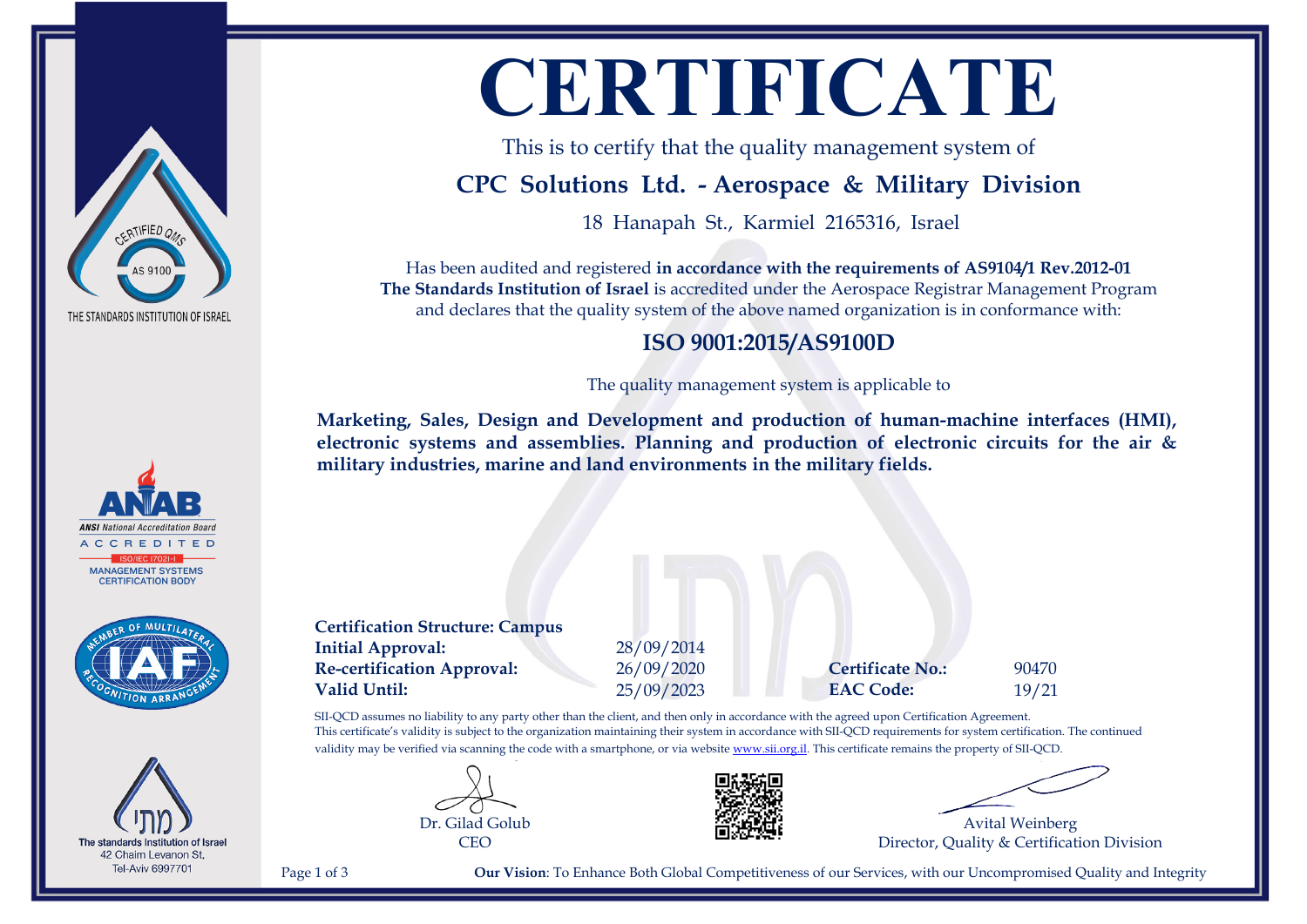





The standards Institution of Israel 42 Chaim Levanon St, **Tel-Aviv 6997701** 

## **Annex to Certificate no. 90470**

This is to certify that the quality management system of

**CPC Solutions Ltd-Aerospace & Military Division**

18 Hanapah St., Karmiel 2165316, Israel

Has been audited and registered **in accordance with the requirements of AS9104/1 Rev.2012-01 The Standards Institution of Israel** is accredited under the Aerospace Registrar Management Program and declares that the quality system of the above named organization is in conformance with:

#### **ISO 9001:2015/AS9100D**

The quality management system is applicable to

**Design and development and production of human- machine interfaces (HMI), electronic systems and assemblies for the air & military industries, marine and land environments in the military fields. Planning and assembly of electronic circuits boards.**

**Initial Approval:** 28/09/2014 **Re-certification Approval:** 26/09/2020 **Certificate No.:** 90470 **Valid Until:** 25/09/2023 **EAC Code:** 19/21

SII-QCD assumes no liability to any party other than the client, and then only in accordance with the agreed upon Certification Agreement. This certificate's validity is subject to the organization maintaining their system in accordance with SII-QCD requirements for system certification. The continued validity may be verified via scanning the code with a smartphone, or via website [www.sii.org.il.](http://www.sii.org.il) This certificate remains the property of SII-QCD.





Avital Weinberg Director, Quality & Certification Division

Page 2 of 3 **Our Vision**: To Enhance Both Global Competitiveness of our Services, with our Uncompromised Quality and Integrity